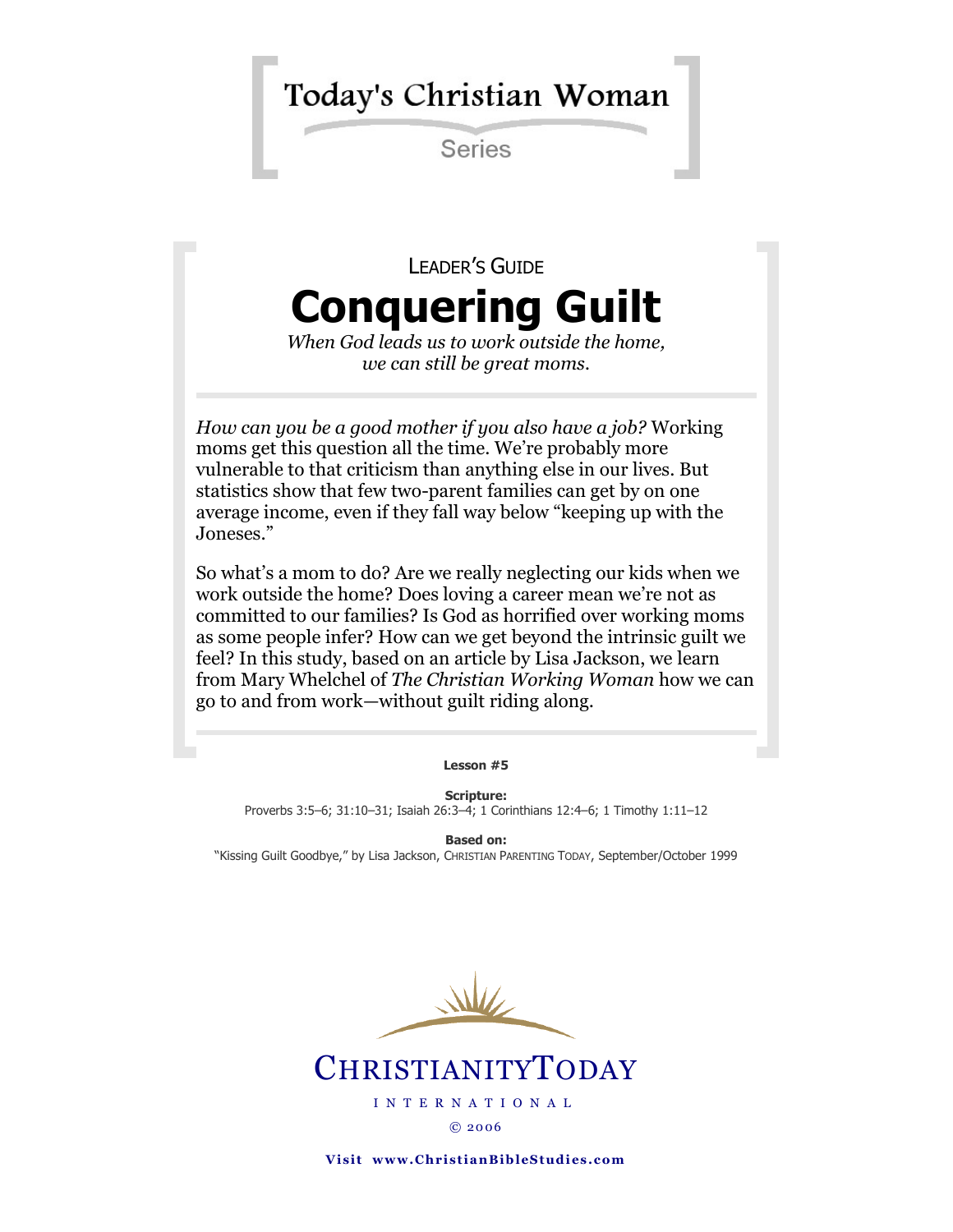## **PART 1 Identify the Current Issue**

Note to leader: Prior to the class, provide for each person the article "Kissing Guilt Goodbye" from CHRISTIAN PARENTING TODAY (included at the end of this study).

Life is not easy. Especially when you're a working mom. Not only do you need to juggle the responsibilities and activities of your family and personal life, but you also have to live up to the expectations and requirements of the workplace. Sometimes we feel like we have to be some sort of superwoman—and most of us feel we fall short of that goal.



Then we add the needs of our kids. We worry that their caretakers aren't taking care of them as well as we can. We feel distress each time we can't

get off work for one of their school parties or special events. We even feel that maybe we're not godly mothers because we work instead of staying home with our kids all day.

When we realize that work can be a God-ordained ministry and calling, and that we can trust God with the hearts of our children, we can plow through the guilt. We still may not be superwomen, but we can be what God calls us to be at home and in the workplace.

## **Discussion starters:**

- [Q] Have you ever felt guilty for leaving your children with another person while you went to work? Why did this make you feel guilty?
- [Q] Do you think children automatically suffer when their moms work?
- [Q] What do you think is society's attitude in general about moms who work? How about the church's attitude as a whole?
- [Q] Have you ever been around Christians who made you feel uncomfortable for working or seemed to disapprove of your job? Why do you think some Christians make you feel this way? What's their motivation?
- [Q] How do you respond when the guilty feelings hit you? How would your life be different if you never again felt guilty for having a job?
- [Q] How do you think God views working women? Do you think he inspires the guilt feelings? Explain.

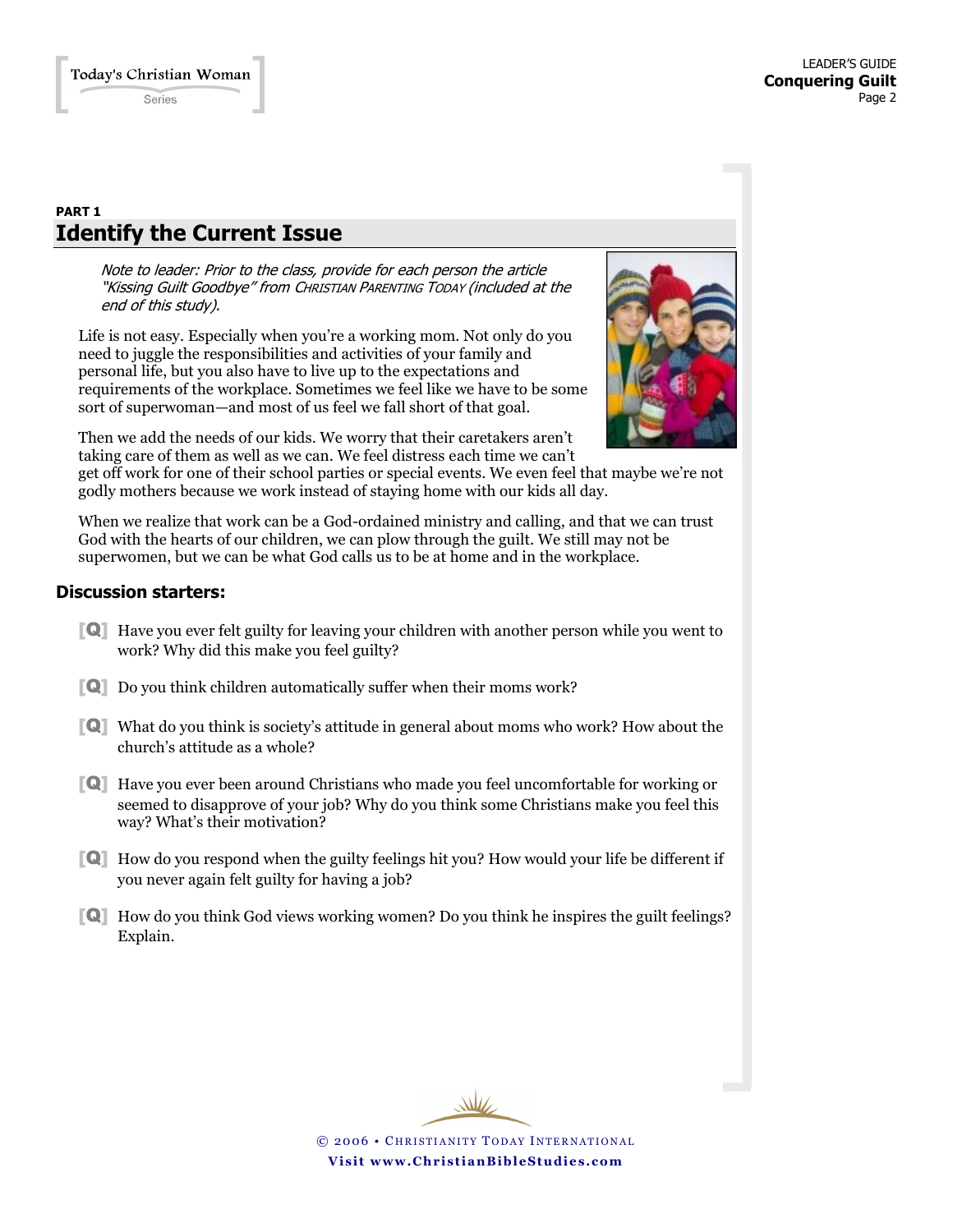## **PART 2 Discover the Eternal Principles**

### **Teaching point one: Wherever God leads us, we are to follow.**

Read Proverbs 3:5–6. Most of us are capable people. We do an amazing job at arranging our schedules, multitasking, and juggling the needs and deadlines of our jobs, families, churches, and personal lives. In our frantic pace, it's easy to move ahead and plan our own lives.

As Mary Whelchel says, a lot of women tell God their agendas and ask him to bless them. But when we do this, according to Whelchel and this Scripture passage, we put the cart before the horse. First we should go to God, with our lives like a blank sheet of paper, and ask him to write our "marching orders." Then, Whelchel points out, when we know we're where God wants us to be, we can get rid of the guilt—we can take the marching orders and be proud of them.

- [Q] Do you remember a time when you specifically went to God and asked him to direct you? Afterwards, did you sense his guidance and direction? How did he make clear to you what he wanted you to do?
- [Q] Considering the passage in Proverbs, what happens when we move ahead without acknowledging God and waiting for his guidance?
- [Q] Read Proverbs 31:10–31. What indicates that the Proverbs 31 woman, the virtuous woman, was also a working woman? How does this passage honor that choice?

## **Teaching point two: God provides us with gifts, not guilt.**

"Okay, I committed my way to God, and sensed that being at work was his direction. So why do I still feel guilty?" Nearly every working mom can relate to this feeling, especially when we have to miss our child's program at school because we can't get off work. Or when a son or daughter says, "Mommy, why do you have to go to work? Can't you stay home with me?"

At those times, we have to cling to our calling. We have to hold on to fact, not feelings. We also need to learn to distinguish the difference between false guilt and true guilt. Whelchel points out that we feel true guilt when we're not listening to or obeying God. True guilt is specific. God is not the author of confusion. When we are disobedient or going in the wrong direction, the Holy Spirit convicts us of specific things. When the guilty feeling is a result of true sin, the Holy Spirit shows us exactly what's wrong.

On the other hand, false guilt is an elusive, vague feeling. Whelchel points out that if we have our marching orders from God, have our priorities right, and are following God's lead, "then you can be assured those feelings are the work of Satan, trying to find your weak spot."

Instead of guilt, God has given us gifts to serve him. Very often we serve the Lord with these gifts in a workplace environment, where we can also, directly or indirectly, reveal him to those with whom we work.

Read Isaiah 26:3–4 and 1 Corinthians 12:4–6.

[Q] What does it mean to have a steadfast mind? How can remembering Isaiah 26:3–4 help us when those feelings of guilt strike?

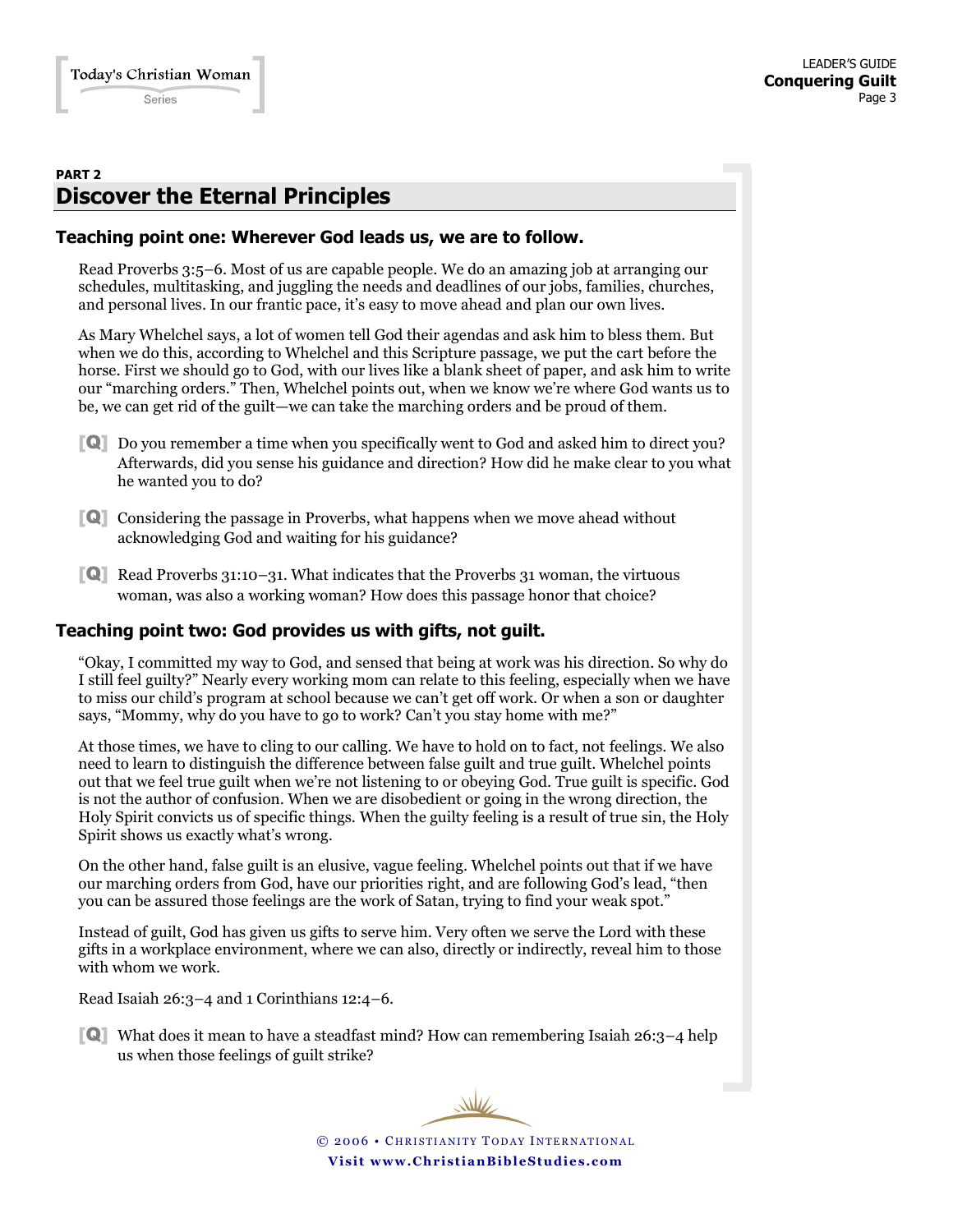- [Q] 1 Corinthians 12:4–6 tells us that there are different kinds of gifts and service, but the same Lord over all. What does this mean? How can remembering that God has given us a specific gift, area of service, or expertise help us when we feel false guilt about being a working mom?
- [Q] In what ways can God use a woman to be a reflection of him in her workplace?
- [Q] What specific action steps can we take when we're feeling false guilt?

*Leader's Note: Whelchel suggests that Scripture is a woman's best weapon against false guilt—find a Scripture to memorize and use it as a screensaver or find another way to keep it before you.*

#### *Optional Activity*

*Ask the group to break up into groups of three or four. Give each person a pencil and paper and ask them to make a list of gifts God gives. Ask the small groups to report their findings and make a master list on a chalkboard, whiteboard, or overhead projector. Now, let the small groups walk through the list of gifts and discuss how each can be lived out at home and at work.*

#### **Teaching point three: God loves our families as much—even more—than we do.**

Our children are not just ours—they're God's children too. The responsibility for these kids doesn't just rest upon our shoulders. The Holy Spirit guides, corrects, and protects even these little ones. God loves them every bit as much as we do—even more!

Even stay-at-home moms aren't with their children every hour of the day and can't protect their children from everything they face. But when we can't be there, God can. When God guides us into the workplace, we can commit our kids to him and know that even when we're away from them, he isn't.

Read 1 Timothy 1:11–12.

- [Q] Timothy was appointed to serve God in certain ways at certain times. Yet that did not mean that everything was always easy in his life. He suffered. How can this encourage us as working moms, suffering from guilt feelings?
- [Q] What does this verse tell us about committing our children into the Lord's care? How does this work out in a practical sense in our lives?
- [Q] How does God guard our children when we're not there?
- [Q] When we actually realize that God is more committed to our kids than we are, how does that change our lives?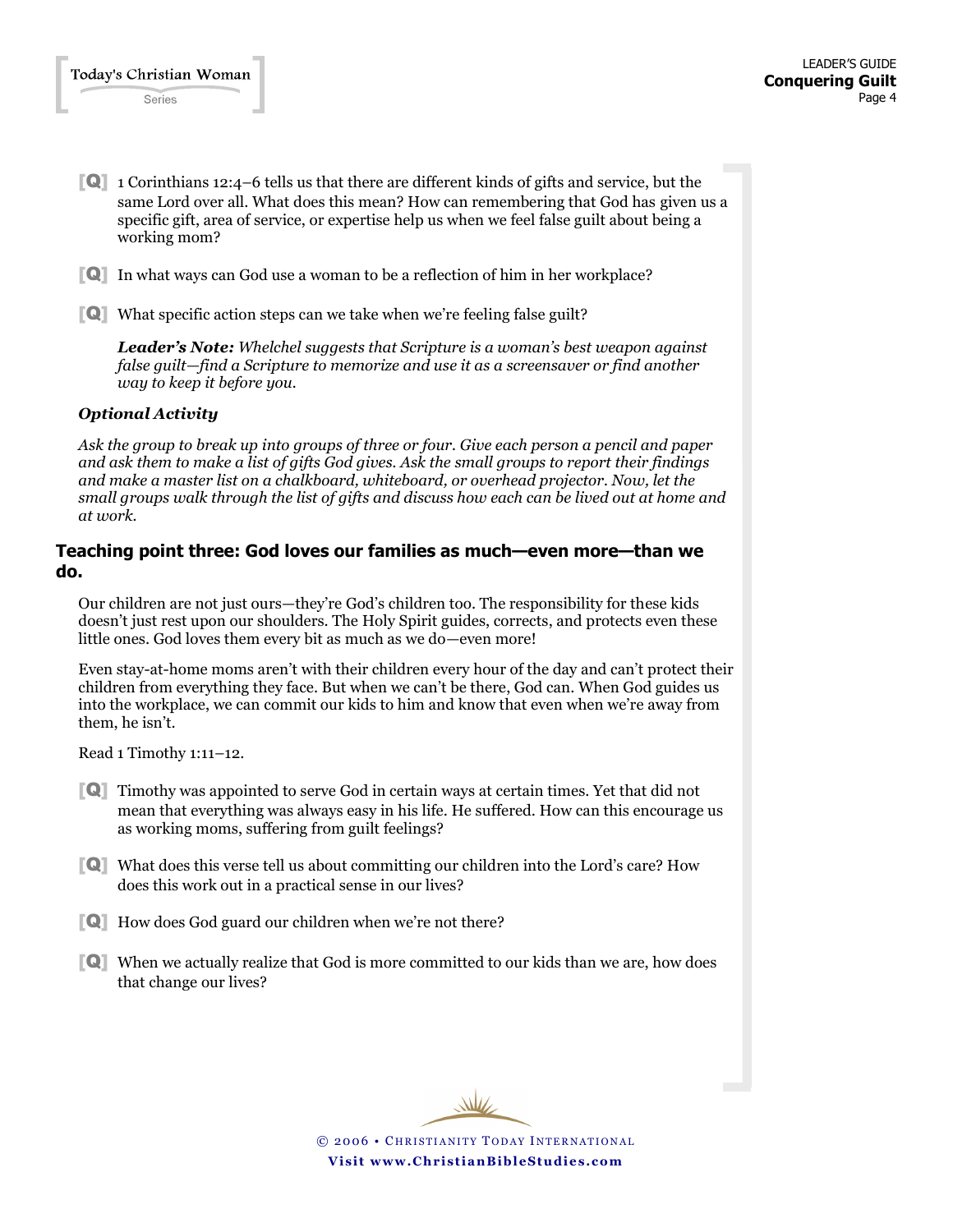## **PART 3 Apply Your Findings**

God guides and equips each woman. His plans are as individualized as our fingerprints. He calls some women to stay at home with their children instead of working. Others he calls to perform his tasks at a workplace while others support us by helping with our children. Still others he calls to work outside the home for a season. God gives each of us a job description. We can operate confidently within that job description, throwing any false guilt back on God's shoulders, until he changes that job description.

- [Q] What do you feel is God's job description for your life right now? How has he revealed this?
- [Q] If you're living within God's job description for you, how can you ignore or banish false guilt when it starts to attack?
- [Q] How can you respond in love to people who directly or indirectly accuse you of not being a good mom because you work?
- [Q] What can you do to help you remember that your kids are in God's care?

*—Study prepared by Jeanette Gardner Littleton, who works from her home while managing three kids, two dogs, two cats, two hamsters, three fish, and one husband.*

## **Additional Resources**

- ChristianBibleStudies.com
	- -Fear Factors in Parenting
	- -Parenting Together
	- -Mentoring Youngsters Toward Adolescence
	- -Responsibility Super Models
	- -Replace Whining with Respect
- *Fran & Jesus on the Job*, by Mary Whelchel (Tyndale, 1993; ISBN 0842312269)
- *The Frazzled Factor Workbook: Relief for Working Moms,* by Jane Jarell and Karol Ladd (Thomas Nelson/W, 2005; ISBN 1418501921)
- *Martha to the Max: Balanced Living for Perfectionists*, by Debi Stack (Moody Publishers, 2000; ISBN 0802453899)
- *Soaring on High: Spiritual Insights from the Life of an Eagle,* by Mary Whelchel (Moody Publishers, 2001; ISBN 080241784)
- *The Single Mom's Workplace Survival Guide,* by Brenda Armstrong (Gospel Light, 2002; ISBN 0830734934)
- The Christian Working Woman website: *[www.christianworkingwoman.org](http://www.christianworkingwoman.org/)*

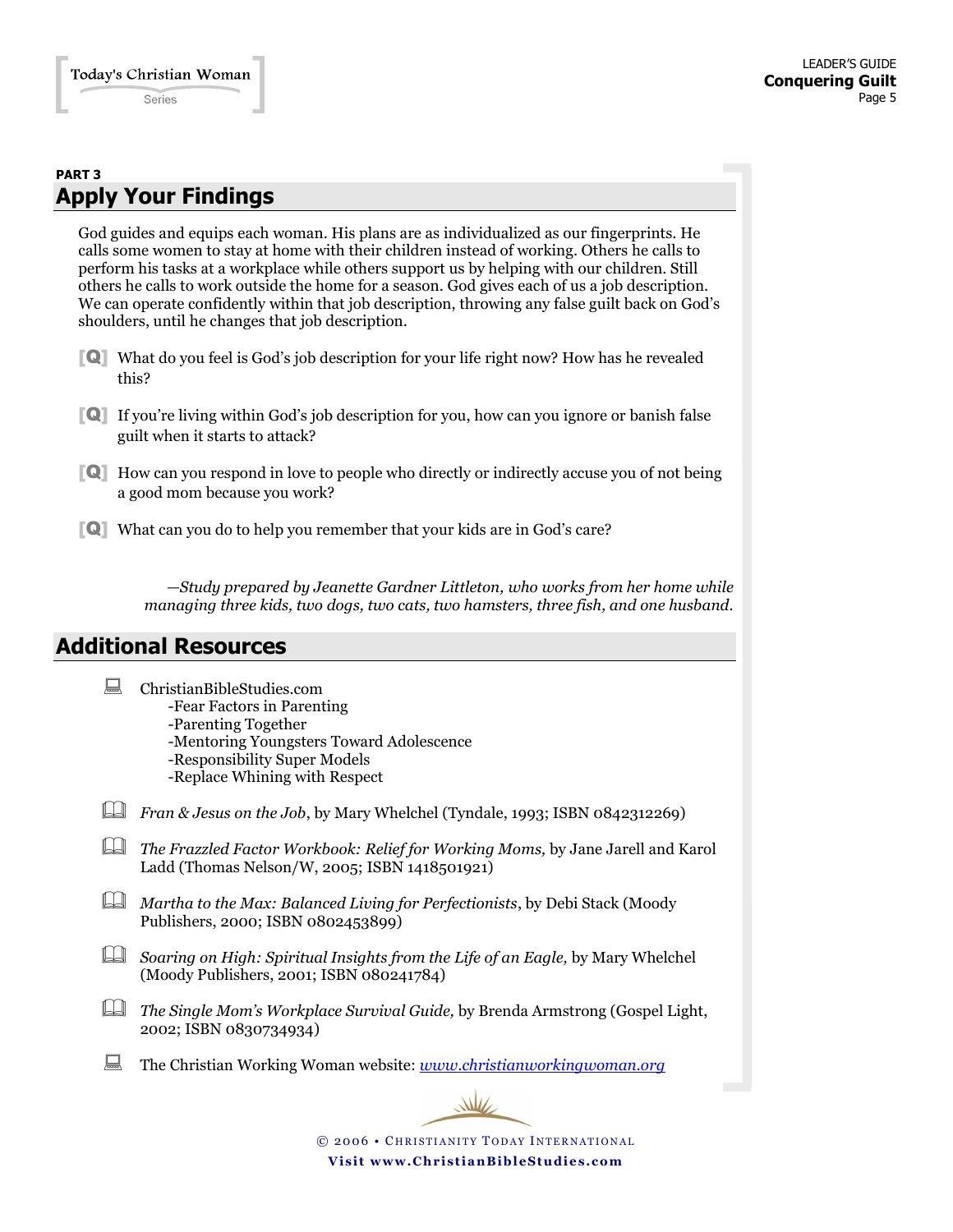# Today's Christian Woman

Series

## **ARTICLE Kiss Guilt Goodbye**

*Mary Whelchel, an expert on working moms, helps you be the parent God wants you to be.* 

Interview by Lisa Jackson, for the study "Conquering Guilt"

You haven't even made it to work, and already you know it's going to be one of those days. Sarah's pouting because you forgot to wash her neon purple shirt and today is Glow-in-the-Dark Day at school. Matthew's sitter is sick and you had to scramble to find a replacement. You finally get the kids where they need to be, breathe deeply, and prepare to face your day. Turning the corner, you find yourself smack in the middle of a traffic jam. *Why did I ever go back to work?* you wonder. *Life sure was a lot simpler when I was at home.*



Sixty percent of all mothers today work at least part-time outside the home. And statistics show that the No. 1 emotion working mothers struggle with is guilt—guilt because you aren't home when the kids get home from school, guilt because your son doesn't like his sitter, guilt because you can't be a room mother.

"Working mothers are under tremendous strain," says author and speaker Mary Whelchel. "We have a lot of people depending on us. If we mess up, everybody feels it."

Whelchel knows about work-related guilt. A career mom since her daughter was 8, Mary is the founder of The Christian Working Woman, a ministry dedicated to helping Christian women apply God's Word to their lives in the workplace. We talked to Mary about getting rid of working-mom guilt.

## **Let's start with the basics. Why is guilt such a problem for working moms?**

Guilt and parenting seem to go hand in hand. Every mother experiences it. We somehow believe if something's wrong with our children it must be our fault. And because a working mother isn't physically present with her kids 24 hours a day, she naturally blames herself even more when there's even the slightest problem. There's also a guilt that's unique to Christians. I think it's because of the attitude in some Christian circles that working mothers can't possibly be as good at parenting as their

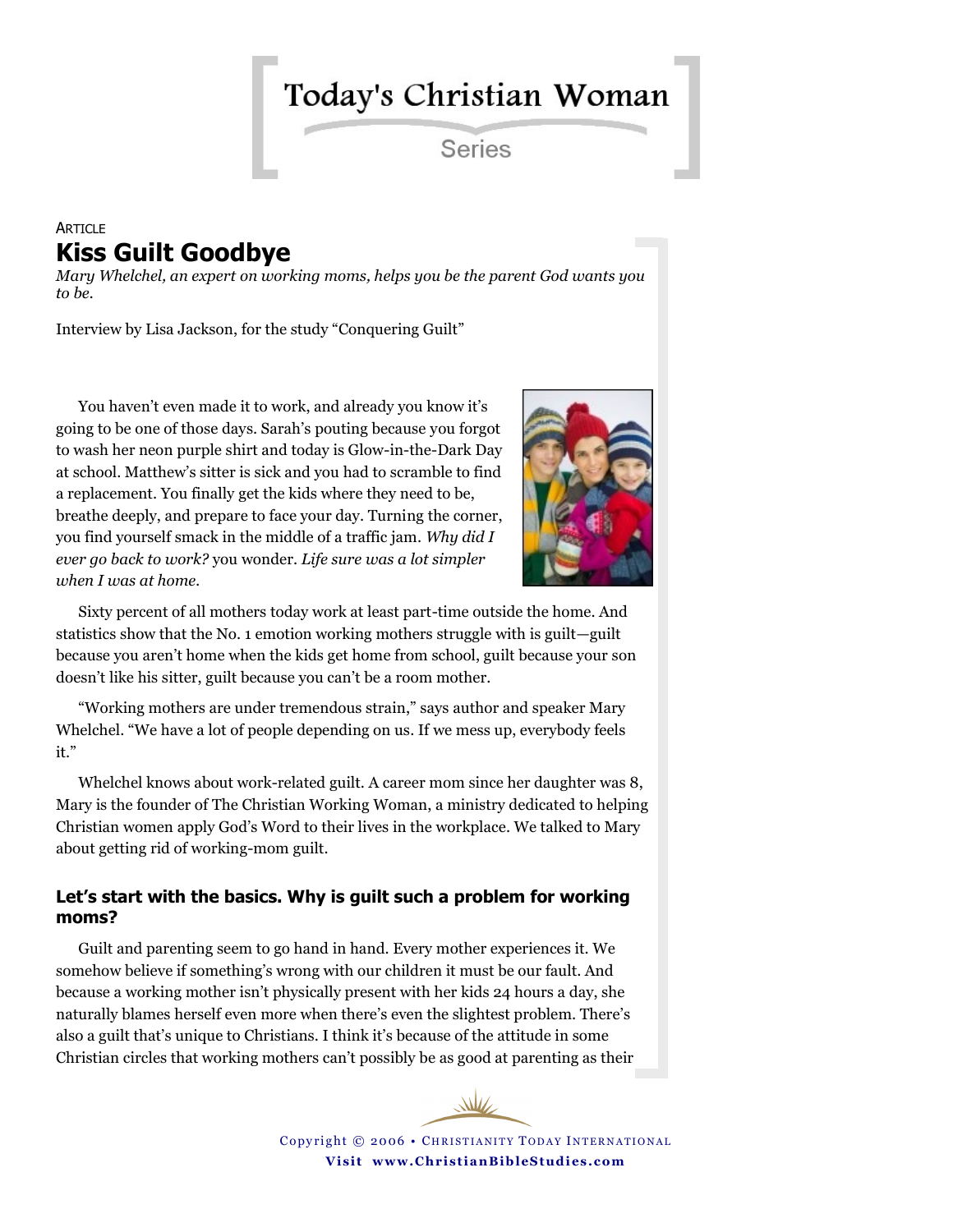stay-at-home counterparts, and that their children can't possibly become welladjusted adults. There are some pretty strong opinions and a lot of blame being thrown around.

### **How can a mom know if God wants her in the workforce?**

She needs to start on her knees. A lot of women tell God, "This is what I'm going to do. I want you to bless my agenda." That never works. You must go humbly to God and say, "Lord, I want your will, whatever that is. I'm giving you a blank sheet of paper and you can write my orders on it." Working moms need to make sure their marching orders come from the Lord. Once you know you're where God wants you, you really can get rid of guilt. Take hold of those orders and start marching. Be proud of them. But, if you have any uncertainty at all about working outside the home, if you've never gone to God in the first place, then back up and seek his will.

## **Some would say those guilty feelings are a sign that a mom should be at home rather than working.**

Maybe, but just because you feel guilty doesn't mean you are guilty. Working mothers assume that every problem their children have is the result of their working. It's just not true. If you stayed home and devoted every minute to your children, they'd still have problems. You need to look closely at your emotions and determine if you're feeling true guilt or false guilt. If it's false guilt, get rid of it.

## **What's the difference between true guilt and false guilt?**

We feel true guilt when we're not listening to God. True guilt is specific: You know why you're feeling guilty and what you're supposed to do about it. It's a matter of being obedient to God. If a mom is working and she knows God hasn't called her to that job, she better get out or she's going to be buried in guilt. If you've been putting your job ahead of your family, that's true guilt. Is your job short-changing your family? That's true guilt. False guilt is a vague, cloudy feeling, one that's tough to nail down. It says, "I'm not right. I'm not what I should be." It feels the same and acts on you the same as true guilt, so it's tough to know the difference. It all goes back to those marching orders. If you know you've got your priorities right and are following God's lead in your life, then you can be assured those feelings are the work of Satan, trying to find your weak spot.

## **Obviously, God wants us to get rid of any false guilt. How can we do that?**

The best weapon against false guilt is Scripture. Find a verse that relates to your guilt, memorize it, put it on your screensaver—whatever you need to do to get it in

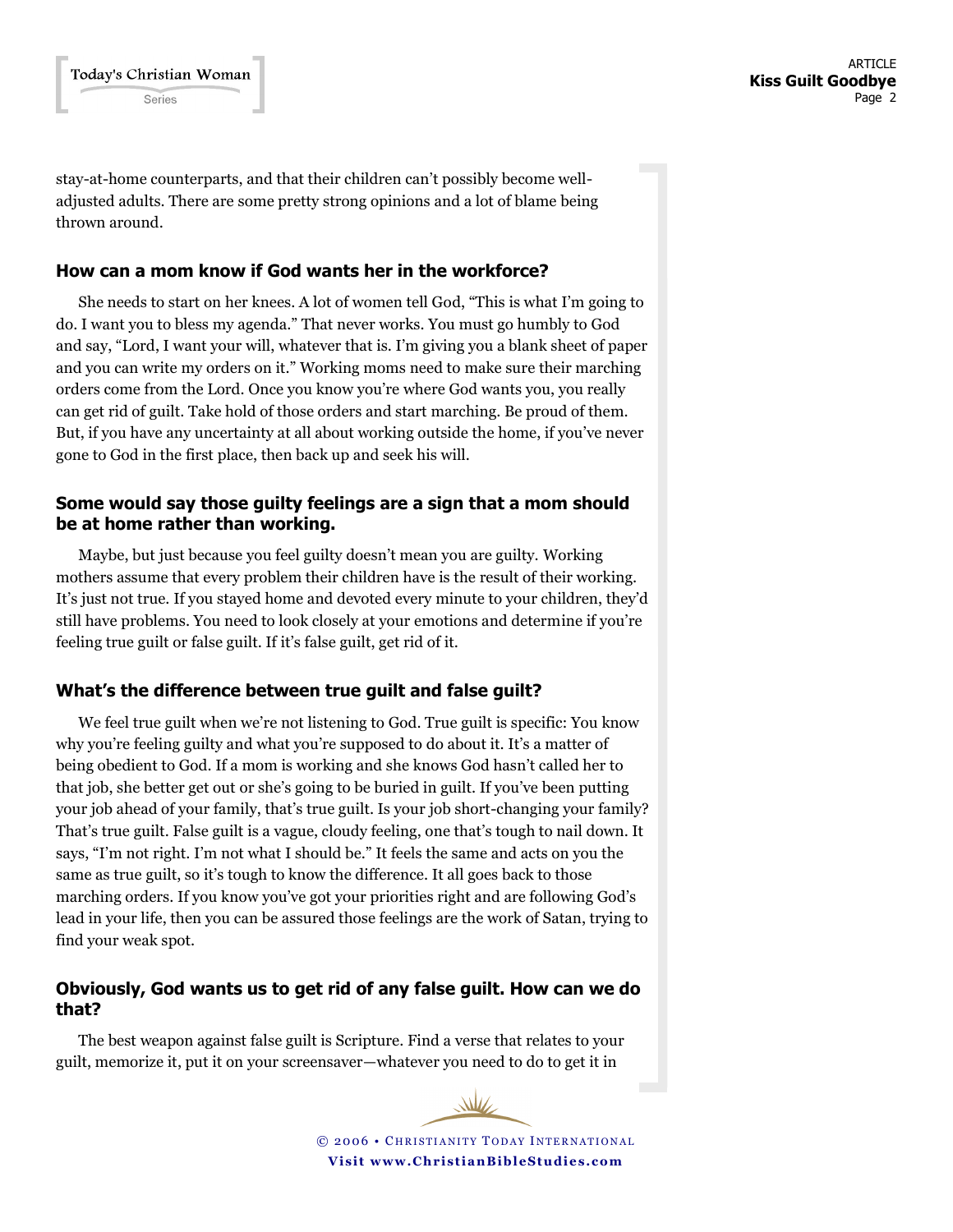your head. Then, when those feelings threaten to overwhelm you, remember that Scripture. Let's say you're battling the fear that your kids won't turn out right because you're working. Use a verse like 2 Timothy 1:7, "For God did not give us a spirit of timidity, but a spirit of power …" or Proverbs 22:6, "Train a child in the way he should go, and when he is old he will not turn from it."

## **The Bible is often used to tell moms they shouldn't be working. How do you respond to that?**

The Bible doesn't offer black-and-white directives about whether a mother should work. I do, however, find many principles about priorities. It's clear that women should be responsible for their households and put their families ahead of their careers. Scripture does offer a great example of a woman who does both things well, the Proverbs 31 woman. She puts the Lord first and then takes care of her family before heading to the marketplace. She knows her calling and obeys.

## **That sounds good on paper, but working moms can still feel like they're missing out on big chunks of their kids' lives.**

You will miss out on things an at-home mom might not, but it doesn't have to mean disaster. If you're where God wants you, you must trust God to fill in the gaps. It's costly to give of yourself, your time and energy. Time you spend playing a game with your children when you'd rather be taking a quiet bubble bath or time when you really don't feel like going to a school function after working all day. These are very real sacrifices parents must make. But God has given each of us gifts and talents (1 Cor. 12:4–6). He expects us to exercise these abilities, both in the home and the workplace. Career women can make a very real impact on this world. The Bible says "let your light shine before men, that they may see your good deeds and praise your Father in heaven" (Matt. 5:16). As a working mom, you can extend the light that shines in your own home into the world around you. Working moms often worry they're shortchanging their families.

## **What are some practical tips to keep the household running smoothly?**

First, divvy up the chores. A lot of working moms try to alleviate their guilt by becoming "super mom." They try to compensate by not asking of their children and husbands what would normally be expected of them. Listen, you're not doing your kids any favors if you do it all for them. They need to have their own tasks, making their beds, washing the dishes, walking the dog. They need to be taught that the family is a team that works together, with everyone doing his fair share. So sit down as a family and put in writing exactly what you expect from your children. Second, let Dad

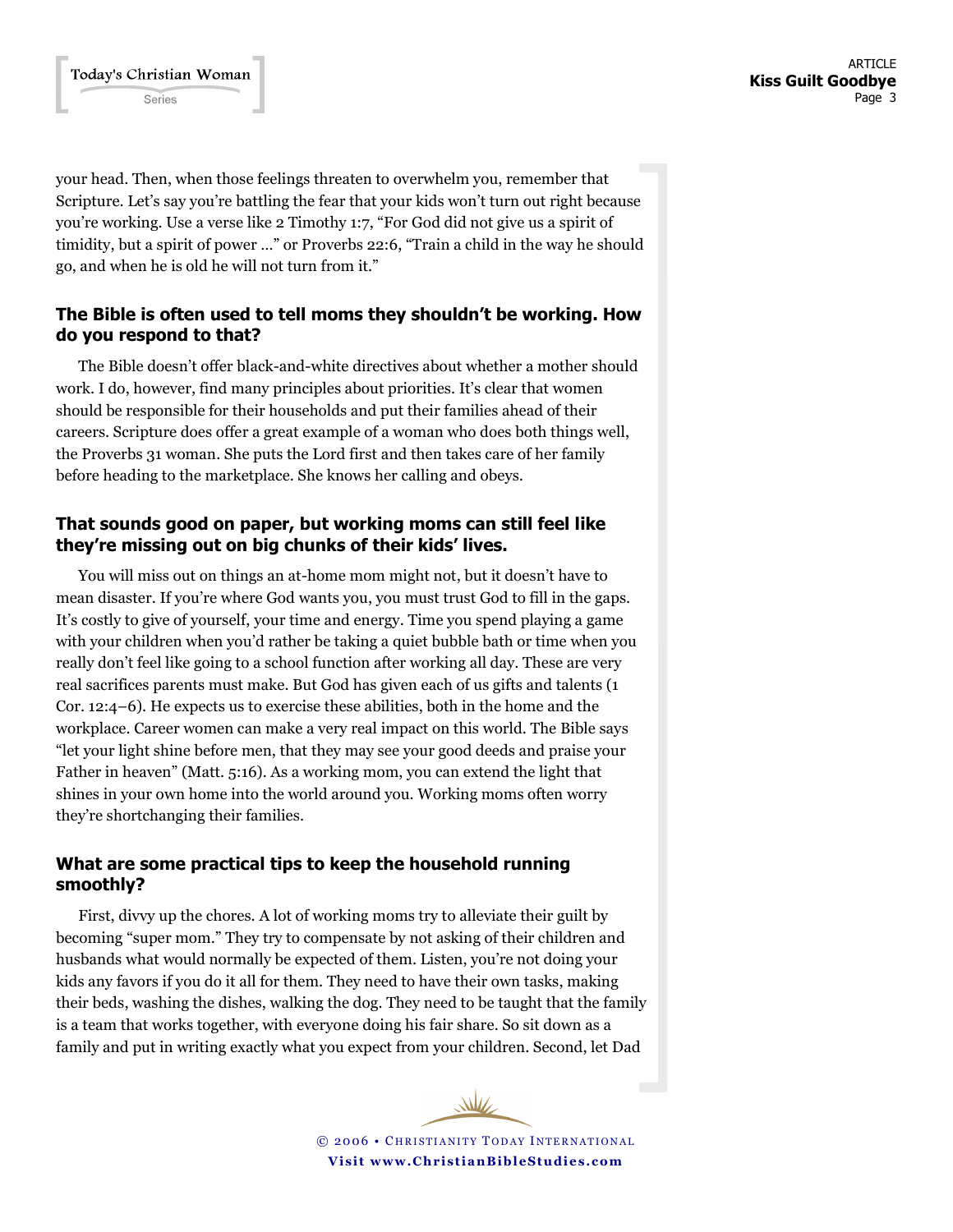take over some responsibilities. This way, kids get twice the nurturing and at the same time see that parenting is a team effort.

## **Looking back, what have you learned in your life as a working mother?**

A working mother can be the mom God wants her to be and her children can have all the attention and nurturing they need. God doesn't expect perfect parents, but he does expect to be No. 1 in our lives. The most important thing any parent can do is pray. Prayer is essential whether you work outside your home or not. When your kids see you praying, reading the Bible, and seeking God's guidance for your life, they'll take these values for themselves. If you demonstrate your commitment to Christ, your children will learn to live for Jesus, too. And that's what really matters when it's all said and done.

"Kissing Guilt Goodbye," by Lisa Jackson, Christian Parenting Today, September/October 1999

WW